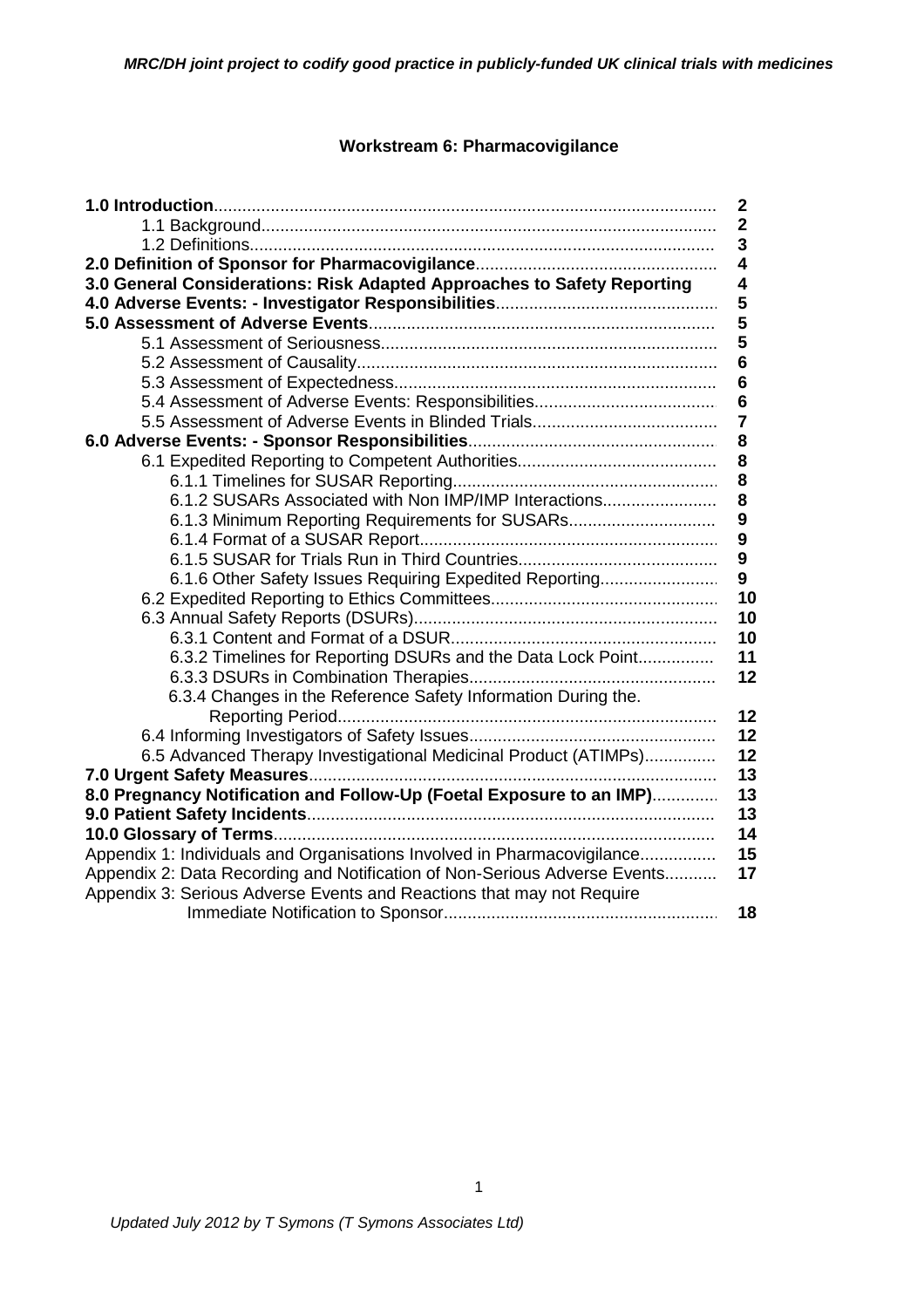# **1 Introduction**

This document describes good practice and how to comply with the recording and processing of adverse events in clinical trials of investigational medicinal products (CTIMPs). However, the principles may be applied to trials of other forms of intervention.

The UK Regulations require that all trials within their scope adhere to the principles of GCP. The Medicines and Healthcare Products Regulatory Agency (MHRA) accepts that a risk-based approach to trial management and monitoring is appropriate for certain trials. This includes the management of pharmacovigilance.

For each clinical trial, a risk assessment should generally be undertaken at the protocol development stage. This may be used to plan the details of the approach to pharmacovigilance taken for the trial. These plans should be documented, together with the risk assessment, so that the management strategy is both transparent and justified.

The language used in this document reflects that used in the UK Regulations and the supporting EU guidance documents. The term '**competent authority**' refers to the licensing authority in each member state where a clinical trial is being conducted, which in the UK is the MHRA. Therefore for a trial run solely in the UK, the phrase 'reported to the competent authorities and ethics committees' will mean 'reported to the MHRA and the ethics committee that approved the trial'. A glossary and description of terms can be found in section 10.0 and Appendix 1.

### **1.1 Background**

The EU Clinical Trials Directive (2001/20/EC) was published on the 4 April 2001. The Medicines for Human Use (Clinical Trials) Regulations (SI 2004/1031) transposed this EU Directive into UK law on 1 May 2004. The Medicines for Human Use (Clinical Trials) Amendment Regulations (SI 2006/1928) came into force on 29 August 2006. The Amendment Regulations principally implement EU Directive 2005/28/EC (the Good Clinical Practice (GCP) Directive) by amending the 2004 Regulations. Since 2006, three further amendments have been made to the 2004 Regulations. The Medicines for Human Use (Clinical Trials) Regulations 2004, as amended, will be referred to as **the Clinical Trials Regulations** in the rest of this document. The Clinical Trials Regulations set out the legal requirements for pharmacovigilance in clinical trials involving UK participants. The Clinical Trials Regulations cover:

- Definitions of adverse events;
- The responsibilities of investigators for recording of adverse events and the notification of adverse events to sponsors;
- The responsibilities of sponsors for reporting to competent authorities and ethics committees, including expedited reports of SUSARs and annual safety reports.

To comply with the Clinical Trials Regulations, those taking on pharmacovigilance responsibilities must ensure that the necessary quality standards are observed in case documentation, data collection, validation, evaluation, reporting and archiving of adverse events. This includes devising Standard Operating Procedures (SOPs) or equivalent written policies/guidelines.

In addition to Directive (2001/20/EC)\*, the European Commission has issued Commission Communication: ['Detailed guidance on the collection, verification and presentation of adverse](http://ec.europa.eu/health/files/eudralex/vol-10/2011_c172_01/2011_c172_01_en.pdf)  [event/reaction reports arising from clinical trials on medicinal products for human use CT-3 2011'](http://ec.europa.eu/health/files/eudralex/vol-10/2011_c172_01/2011_c172_01_en.pdf) (referenced in this document as **Commission guidance CT-3 2011**). Their advice has been taken into account in this document. The safety reporting web pages produced by the [MHRA](http://www.mhra.gov.uk/Howweregulate/Medicines/Licensingofmedicines/Clinicaltrials/Safetyreporting-SUSARsandASRs/index.htm) and the **National Research Ethics Service (NRES)** should also be taken into account.

*\* The European Commission have published a proposal to repeal Directive (2001/20/EC) and to replace it with new legislation in the form of a European Regulation. However, the proposed*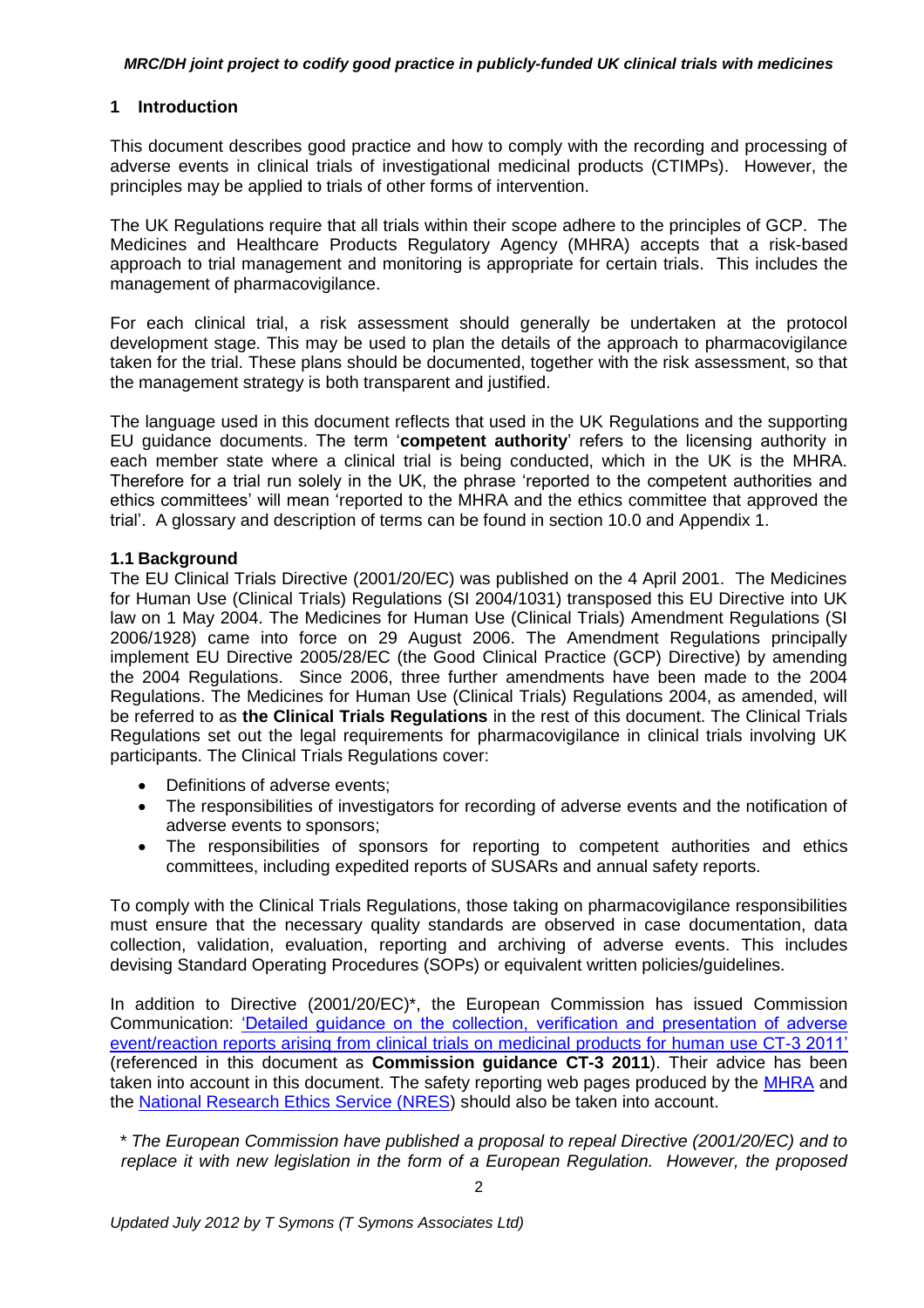*Regulation is not imminent (due 2016) and the proposal is potentially subject to change so will not be considered further in this document.*

# **1.2 Definitions**

Directive 2001/20/EC, Article 2, lists definitions of terms for use across the EU.

| <b>Adverse Event (AE)</b>                                                                                                                                       | Any untoward medical occurrence in a patient or clinical trial<br>subject administered a medicinal product and which does not<br>necessarily have a causal relationship with this treatment                                                                                                                                                                                                                                                                       |
|-----------------------------------------------------------------------------------------------------------------------------------------------------------------|-------------------------------------------------------------------------------------------------------------------------------------------------------------------------------------------------------------------------------------------------------------------------------------------------------------------------------------------------------------------------------------------------------------------------------------------------------------------|
|                                                                                                                                                                 | Comment: An adverse event can be any unfavourable and<br>unintended sign (including an abnormal laboratory finding),<br>symptom, or disease in any subject in a clinical trial (including<br>those in an untreated control group), whether or not considered<br>related to the investigational medicinal product.                                                                                                                                                 |
| <b>Adverse Reaction (AR)</b>                                                                                                                                    | Any untoward and unintended response to an investigational<br>medicinal product related to any dose administered                                                                                                                                                                                                                                                                                                                                                  |
|                                                                                                                                                                 | Comment: All adverse events judged by either the reporting<br>investigator or the sponsor as having a reasonable causal<br>relationship to a medicinal product would qualify as adverse<br>The expression 'reasonable causal relationship'<br>reactions.<br>means to convey, in general, that there is evidence or argument<br>to suggest a causal relationship.                                                                                                  |
| <b>Unexpected Adverse</b><br><b>Reaction (UAR)</b>                                                                                                              | An adverse reaction, the nature or severity of which is not<br>consistent with the applicable product information (e.g.<br>Investigator's Brochure (IB) for an unauthorised investigational<br>product or Summary of Product Characteristics (SmPC) for an<br>authorised product).                                                                                                                                                                                |
|                                                                                                                                                                 | Comment: Reports which add significant information on the<br>specificity, increase of occurrence, or severity of a known,<br>already documented adverse reactions constitute unexpected<br>events.                                                                                                                                                                                                                                                                |
| <b>Serious Adverse Event</b><br>(SAE), Serious Adverse<br><b>Reaction (SAR) or</b><br><b>Suspected Unexpected</b><br><b>Serious Adverse Reaction</b><br>(SUSAR) | Any AE, AR or UAR that at any dose:<br>results in death<br>$\bullet$<br>is life-threatening*<br>$\bullet$<br>requires hospitalisation or prolongation of existing<br>$\bullet$<br>hospitalisation<br>results in persistent or significant disability or<br>$\bullet$<br>incapacity<br>consists of a congenital anomaly or birth defect                                                                                                                            |
|                                                                                                                                                                 | Comment: Medical judgement should be exercised in deciding<br>whether an adverse event/reaction should be classified as<br>serious in other situations. Important adverse events/reactions<br>that are not immediately life-threatening or do not result in death<br>or hospitalisation, but may jeopardise the subject or may require<br>intervention to prevent one of the other outcomes listed in the<br>definition above, should also be considered serious. |
|                                                                                                                                                                 | *Life-threatening in the definition of a serious adverse event or<br>serious adverse reaction refers to an event in which the subject<br>was at risk of death at the time of the event. It does not refer to<br>an event which hypothetically might have caused death if it were<br>more severe.                                                                                                                                                                  |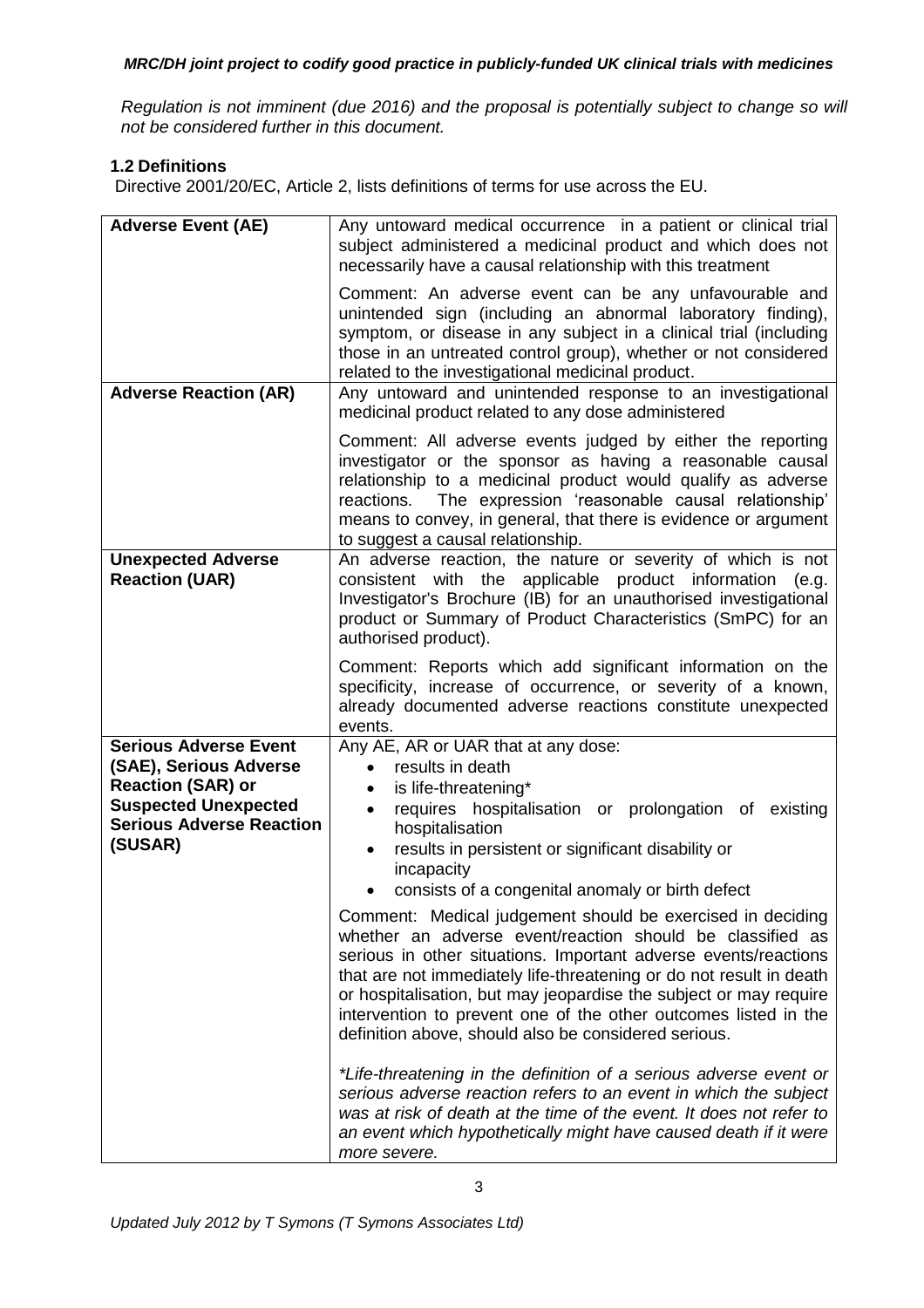# **2 Definition of Sponsor for Pharmacovigilance**

The Clinical Trials Regulations defines the 'sponsor' role in the UK. It is possible for more than one entity (individuals or organisations) to be the sponsor for a trial. A group may either:

- Arrange to take on the sponsorship responsibilities jointly; or
- Allocate the sponsorship responsibilities among the members of the group.

When a group allocates the sponsorship responsibilities, one 'person' will be named as the sponsor for pharmacovigilance. Requests to the MHRA for a Clinical Trial Authorisation (CTA) must indicate who is taking on the role of sponsor for pharmacovigilance. The sponsor may then delegate the responsibilities and functions as necessary to comply with the Clinical Trials Regulations, for example, to chief investigators or clinical trials units. Where the term '**sponsor'** is used in this document, it refers to the individual, organisation or group member named in the CTA as the sponsor for pharmacovigilance or the person to whom these responsibilities/functions have been delegated. The responsibilities and procedures for pharmacovigilance should be documented and agreed by all parties. This includes all parties to whom responsibilities have been delegated.

Please note: The terminology used in this document is as follows:

- Investigators "notify" the sponsor;
- Sponsors "report" to competent authorities and ethics committees.

# **3 General Considerations: Risk Adapted Approaches to Safety Reporting**

Before initiating a clinical trial, the sponsor should give careful consideration to the following points:

- The specific requirements for recording and notifying adverse events in the trial;
- Which events should be recorded and where; and
- Which events should be notified to the sponsor and the timelines for notification.

In order to make these decisions, the sponsor should carry out an assessment of the risk associated with the clinical trial. [The Risk-adapted Approaches to the Management of Clinical](http://www.mhra.gov.uk/home/groups/l-ctu/documents/websiteresources/con111784.pdf)  [Trials of Investigational Medicinal Products](http://www.mhra.gov.uk/home/groups/l-ctu/documents/websiteresources/con111784.pdf) has been published to help sponsors undertake this process. The risk to subjects varies considerably in clinical trials, depending on what is known about the investigational medicinal products (IMPs) and the risks of the extra interventions undertaken. Examples of factors that need to be taken into account include the phase of the trial and the level of clinical experience with the trial medication in the population under study. At one extreme, there are phase I 'first in man' trials. At the other, there are large-scale phase IV trials of agents that have been used widely in routine practice.

The decision on the nature of the adverse events to be notified and reported depends both on the extent of knowledge of the benefit-risk profile of the drugs under study, particularly in the population to be studied in the trial and on the aims of the trial. Depending on the risk associated with the clinical trial, it may be reasonable to collect one or more of the following:

- All AEs (serious and/or non-serious)
- Only SAEs (or, in certain circumstances, only specific types of SAE)
- All ARs (serious and/or non-serious)
- Only SARs
- All AEs/ARs of a certain grade of severity, graded using standard toxicity grading scales such as CTCAE, WHO or Division of AIDS

The proposed procedures for assessing, recording, notifying and reporting adverse events should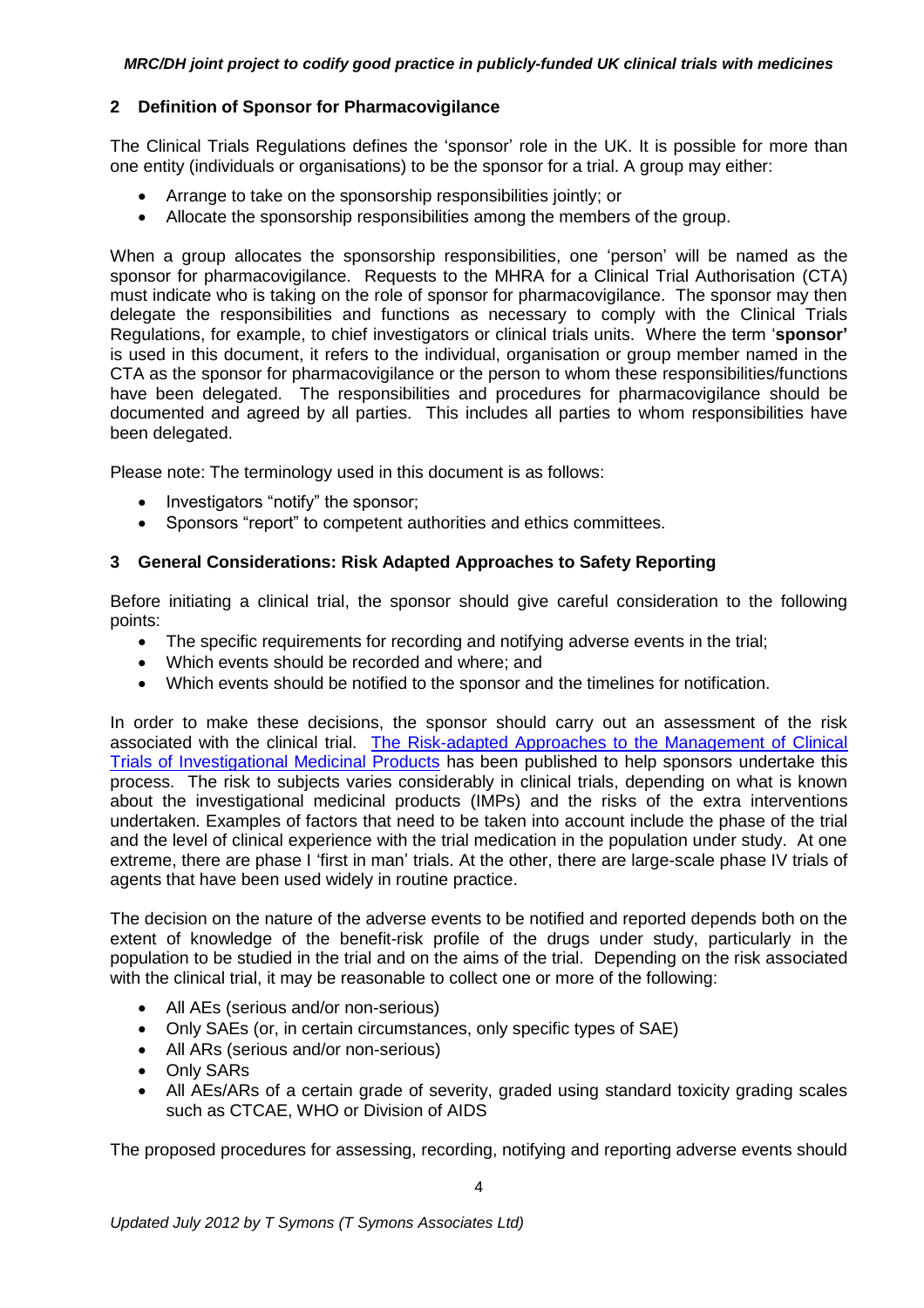be detailed in the trial protocol and SOPs as appropriate and will be reviewed by the MHRA during the CTA assessment.

Non-serious adverse events do not have to be reported either as part of expedited or annual reporting, unless they are defined during the risk assessment as being critical to the safety assessment in the trial. This type of event is often referred to as a '**safety critical'** or '**notable**' event.

It is recommended that the protocol states that subjects should be asked at each trial visit about hospitalisations, consultations with other medical practitioners, disability or incapacity or whether other adverse events have occurred. Anything that is relevant to the clinical care of the subject should be recorded in their medical records. The protocol should specify which adverse event data are to be recorded on the trial Case Report Forms (CRFs). Where appropriate, data on nonserious adverse events may be recorded as part of the clinical follow up on the relevant CRF. SAEs and notable AEs often require collection of additional information required for the assessment of the event and for reporting to the appropriate competent authorities and ethics committees. Information on SAEs may be recorded on a specific form. Further guidance on the recording of non-serious and serious adverse events and reactions is given in Appendix 2.

### **4 Adverse Events: Investigator Responsibilities**

Regulation 32 of the Clinical Trials Regulations (SI 2004/1031) sets out the following responsibilities for the notification of adverse events to sponsors:

- 1. An investigator shall notify the sponsor of any SAE that occurs in a subject at a trial site immediately\* (unless covered by point 2 below). This immediate report may be made either orally or in writing as long as a detailed written report follows the immediate report.
- 2. The sponsor may specify in the protocol certain SAEs that an investigator does not have to notify immediately. The protocol should state how and when these events should be notified.
- 3. Other AEs identified in the protocol as critical to evaluation of the safety of the trial (i.e. notable events) should be notified to the sponsor in accordance with the requirements, including the time periods for notification, specified in the protocol.

*\*There is no legal definition of "immediate", but [Commission guidance CT-3 2011](http://ec.europa.eu/health/files/eudralex/vol-10/2011_c172_01/2011_c172_01_en.pdf) specifies it should not exceed 24 hours following knowledge of the event.* 

For each trial, the sponsor should specify in the protocol, the period of time during which investigators should notify them of SAEs. This period of time will be dependent on the risks associated with the trial. For example it may be that investigators are required to notify the sponsor of all SAEs occurring from the time of randomisation until 30 days after the last protocol treatment administration. SARs that come to the attention of the investigator after this time should continue to be notified to the sponsor and followed up until resolution.

Local safety reporting policies may also be in place and all investigators should be aware of any reporting requirements specified by their host organisation.

#### **5 Assessment of Adverse Events**

Adverse event undergo three main assessments:

#### **5.1. Assessment of Seriousness**

This is based on the regulatory definitions of seriousness defined in section 1.2. This definition should be included in the trial protocol. The term 'severe' is often used to describe the intensity (clinical severity) of a specific event. This is not the same as 'serious', which is a regulatory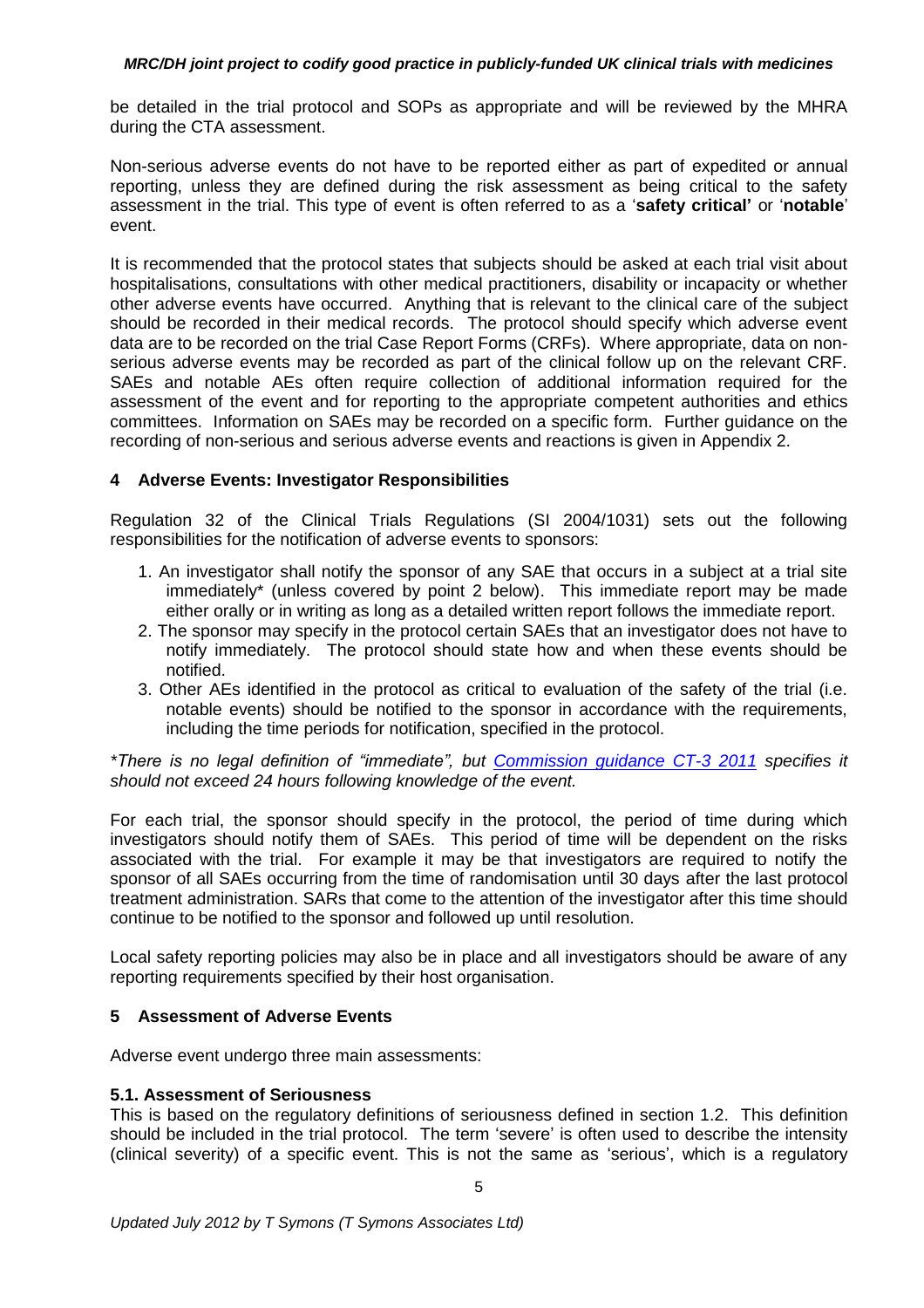definition based on patient/event outcome or action criteria. For example, a headache may be severe but not serious, while a minor stroke is serious but may not be severe.

#### **5.2 Assessment of Causality**

This is a clinical assessment of whether the adverse event is likely to be related to an investigational medicinal product (IMP). All adverse events judged as having a reasonable suspected causal relationship to the IMP are considered to be adverse reactions. The expression 'reasonable suspected causal relationship' is meant to convey in general that there is reason (e.g. facts, evidence or arguments) to suggest a causal relationship.

Many terms and scales are in use to describe the degree of certainty in relation to causality between an IMP and an event, such as certainly, definitely, probably or possibly; or likely related or not related. Whichever system is used, this should be specified and explained in the protocol, and the events that qualify as SARs should be made clear.

### **5.3 Assessment of Expectedness**

The 'expectedness' of an adverse reaction to an IMP is assessed in the light of the **Reference Safety Information (RSI)** for that product which for clinical trials is contained in either:

- The summary of product characteristics (SmPC) for a product with a marketing authorisation; or
- The investigator's brochure (IB) for any other investigational medicinal product.

However, documentation of previous reports of an event in the SmPC or IB does not automatically qualify an event to be expected. For example, a particular event may be deemed more severe or occur more frequently than documented.

The Clinical Trials Regulations require that the sponsor shall ensure that the investigator's brochure is validated and updated at least annually.

Competent authority approval is required if the Reference Safety Information (i.e. IB or SmPC) on which expectedness is judged, is modified or changed. This constitutes a substantial amendment to the CTA. However, annual updates to the investigator's brochure which do not alter the benefit-risk assessment of the trial should not be submitted as substantial amendments.

Where a trial is taking place in more than one country, using a licensed medicine with different SmPCs around the globe, a single SmPC and labelling information (the most appropriate with reference to subject safety) should be selected as the Reference Safety Information for all trial sites and this should be documented in the protocol. If the sponsor is not the Marketing Authorisation Holder for the IMP, a system to monitor whether there has been any update to the SmPC should be implemented. [The electronic Medicines Compendium \(eMC\)](http://www.medicines.org.uk/emc/) contains up to date information about medicines licensed for use in the UK.

### **5.4 Assessment of Adverse Events: Responsibilities**

Individual investigators at a site (i.e. the principal or other clinical investigators responsible for the patient's care) will be referred to as the **local investigator** throughout the rest of this document). The sponsor is responsible for the on-going safety evaluation of the IMP. However, the local investigator, the chief investigator (CI) coordinating the trial, and the sponsor share responsibility for the assessment and evaluation of adverse events with regard to seriousness, causality and expectedness.

The local investigator knows the patient's history, clinical signs and symptoms, laboratory findings and other investigations, and is be best placed to make the immediate assessment of causality, distinguishing suspected adverse reactions from unrelated adverse events. Where there are two assessments of an event (made by the investigator and the sponsor), the causality assessment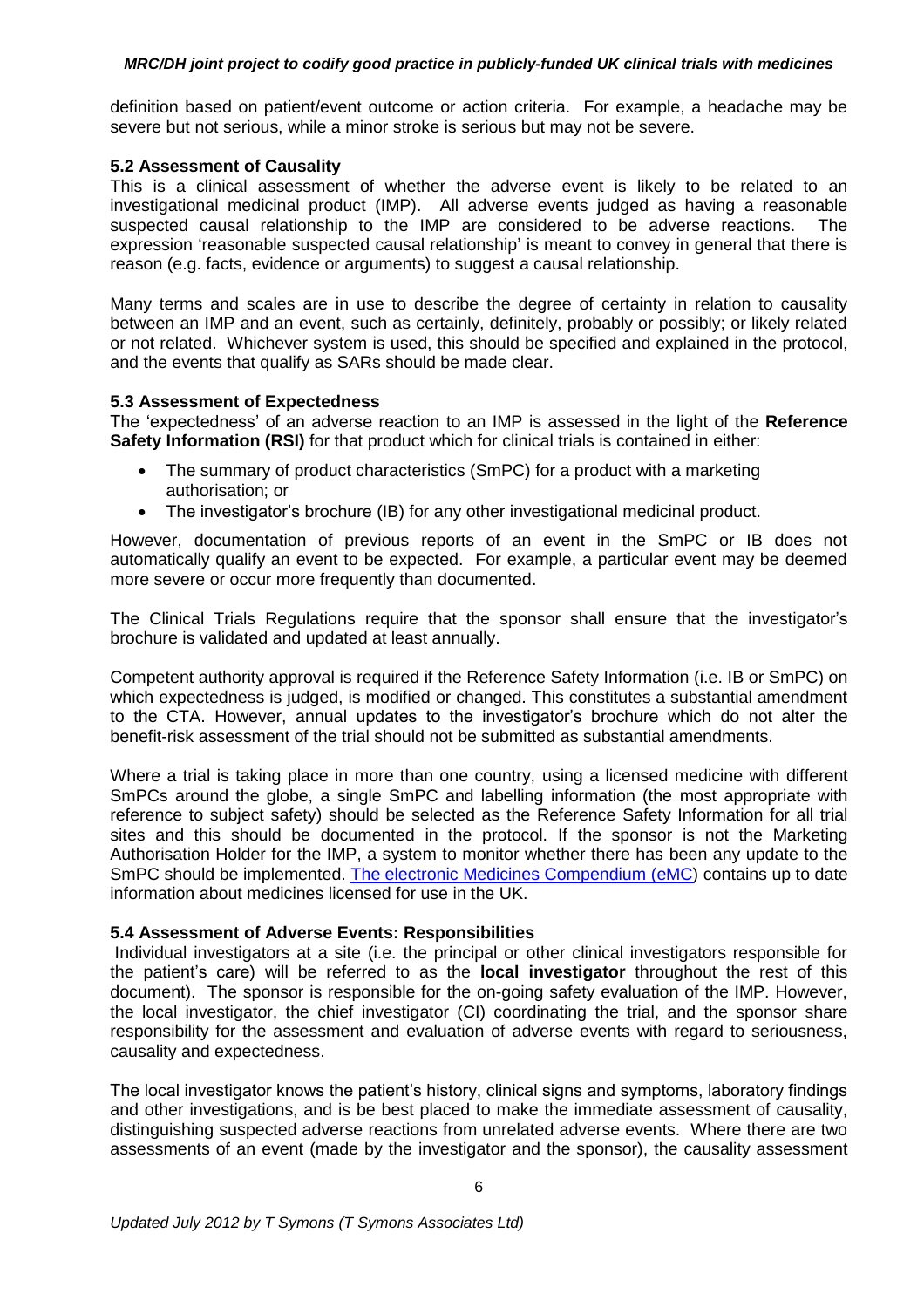made by the local investigator cannot be downgraded by the sponsor, but can be upgraded. In the case of a difference of opinion on causality, the opinion of both the investigator and the sponsor should be provided with any report made.

Assessment of expectedness is usually undertaken by the sponsor; however the local investigator may assess expectedness if they are equipped to do so. In a single site trial where the CI is undertaking pharmacovigilance responsibilities, they will normally assess the expectedness of serious adverse events. In a multi-site trial coordinated by a clinical trial unit, the sponsor and the CI may delegate the assessment of expectedness to appropriately trained individuals in the co-ordinating unit. Whichever approach is taken, the same system should be adopted across the trial. However, it is advisable to have some arrangement for central review of adverse event and/or serious adverse event data in large multi-site trials. This can prevent misclassifications of safety data, may detect systematic non-compliance with the reporting requirements for SUSARs, and may also lead to the early detection of new safety issues or concerns.

There is no legal requirement for two independent assessments of an event. When the local investigator is responsible for assessing causality and expectedness, there may be only one assessment.

Depending on the level of risk associated with the trial, it may be appropriate for sponsors to conduct some sample auditing and monitoring to ensure that the assessment of expectedness is properly conducted and that appropriate decisions are reached. This may be particularly appropriate if events are being assessed by more than one individual.

#### **5.5 Assessment of Adverse Events in Blinded Trials**

Blinded trials are complex to set up. Maintenance of the blind is important for the integrity of a trial. Systems for SUSAR and SAR reporting should, as far as possible, maintain blinding of individual clinicians and of staff involved in the day-to-day running of the trial. Unblinding clinicians may be unavoidable if the information is necessary for the medical management of particular subjects. The safety of subjects in the trial always takes priority. It is important that the details of the unblinding process are included in the trial protocol/SOPs.

For blinded trials involving a placebo and an active drug, seriousness, causality and expectedness should be evaluated as though the subject was on active drug. Cases that are considered serious, unexpected and possibly, probably or definitely related (i.e. possible SUSARs) would have to be unblinded before they are reported to the competent authorities and ethics committees. It may be that individuals who are not directly involved in the management of the trial could perform unblinding (for example, in a trials unit, staff working on a separate trial might undertake the unblinding).

For blinded trials involving two active drugs, the evaluation is more complex. However, the person responsible for the evaluation for causality and expectedness might be able to state that if the subject was on drug A, the event would be causal and/or unexpected, but if on drug B it would be expected. If the event were unexpected for either of the active drugs, the case should be unblinded by the individual charged with unblinding, who would then classify the event accordingly.

An independent Data Monitoring Committee (DMC) has access to semi-blinded or unblinded data and can oversee the assessment of emerging risks, such as an increase in frequency or severity of adverse events (see Appendix 1). The committee's assessments are carried out without disclosure to the trial team. They may recommend protocol amendments, or termination of the trial, if they detect serious safety issues. In addition, the chairman of the DMC might be able to play a role in unblinding individual reports of SUSARs for expedited reporting (if this could be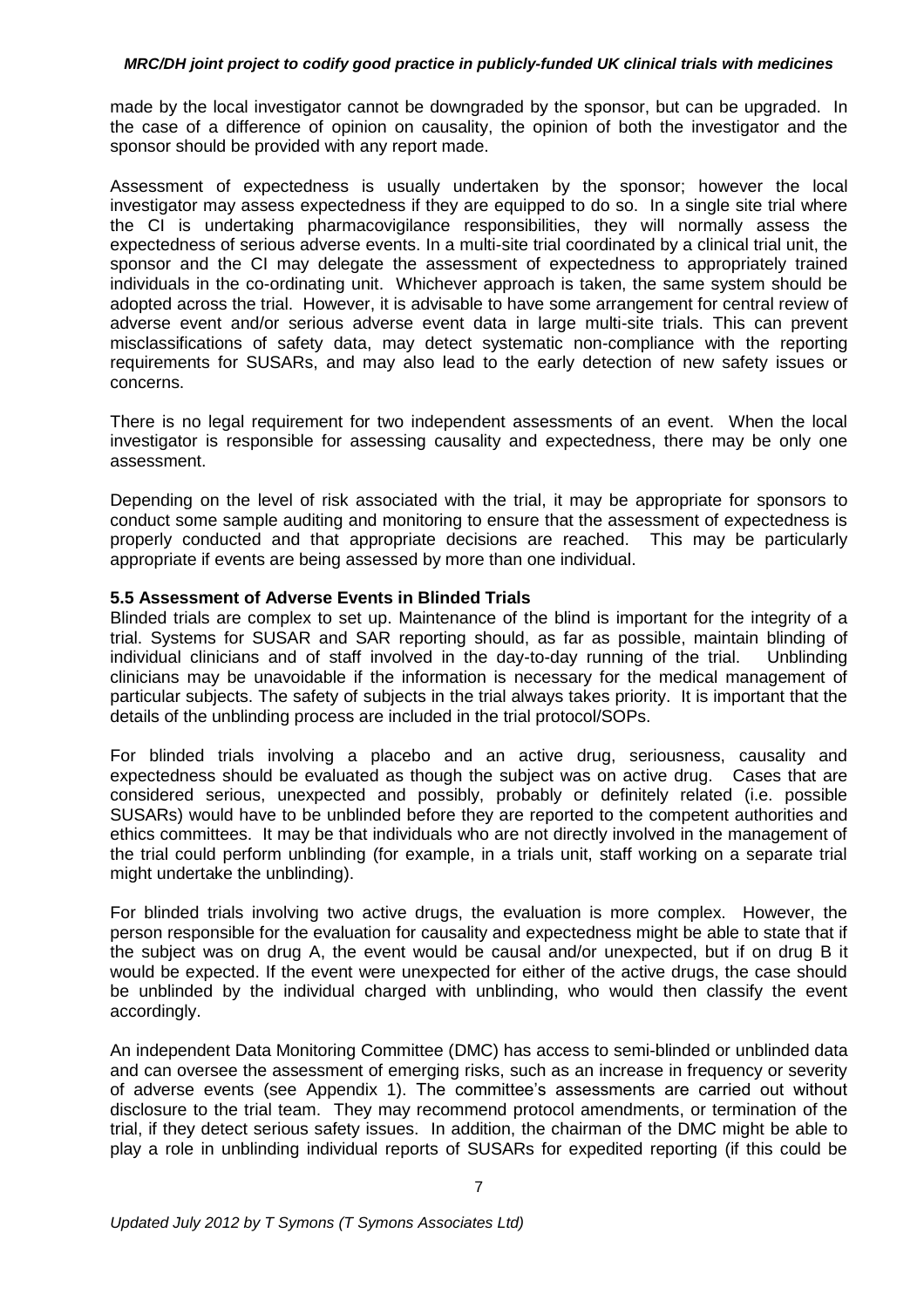managed within the requisite timeframes).

### **6 Adverse Events: - Sponsor Responsibilities**

The Clinical Trials Regulations require the sponsor to keep detailed records of all adverse events relating to a clinical trial which investigators have notified to them. The sponsor may be required to submit these records to competent authorities on request.

Responsibility for reporting to the relevant competent authorities and ethics committees rests with the sponsor. In some situations, pharmaceutical companies that provide IMP for non-commercial trials may be prepared to take on certain safety reporting responsibilities such as the assessment of expectedness of events and any required SUSAR reporting to competent authorities and ethics committees. The agreed responsibilities should be outlined clearly in contractual agreements. These agreements should also cover the exchange of safety information between parties.

Where companies have supplied devices for IMP/device trials, the exchange of safety information between parties would also be appropriate for any device incidents that occur.

### **6.1 Expedited Reporting to Competent Authorities**

### **6.1.1 Timelines for SUSAR Reporting**

The Clinical Trials Regulations set time limits for expedited reporting of SUSAR for all IMPs in a clinical trial (including comparators and placebos\*): Sponsors should report:

Fatal or life threatening SUSARs:

 No later than **7 calendar days** after being made aware of the case\*\*, with any follow-up information to be reported within a **further 8 calendar days**.

All other SUSARs:

No later than **15 calendar days** after being made aware of the case.

*\*Events associated with placebo will usually not satisfy the criteria for a SUSAR. However, where they do occur, (for example a reaction due to an excipient or impurity) the sponsor should report such cases.*

\*\*The clock for expedited initial reporting starts as soon as the information containing the minimum reporting criteria (see section 6.1.3) has been received by the sponsor (not when the sponsor first registers that a report has been sent by the local investigator). The definition of what constitutes Day 0 should be clearly described in local sponsor SOPs

If significant new information on an already reported case is received by the sponsor, the clock starts again at day zero, i.e. the date of receipt of new information. This information should be reported as a follow-up report within 15 days.

Any SUSARs identified after the end of the trial should also be reported

# **6.1.2 SUSARs Associated with Non IMP/IMP Interactions**

A Non Investigational Medicinal Product (NIMP) is a medicinal product which is not classed as an IMP in a trial, but may be taken by subjects during the trial. Examples include concomitant or rescue/escape medication used for preventive, diagnostic or therapeutic reasons and/or medication given to ensure that adequate medical care is provided for the subject during a trial. See [EU Guidance on Investigational Medicinal Products](http://ec.europa.eu/health/files/eudralex/vol-10/imp_03-2011.pdf) (IMPs) and Non Investigational Products [\(NIMPs\)](http://ec.europa.eu/health/files/eudralex/vol-10/imp_03-2011.pdf). SUSARs that result from a possible interaction between an IMP and a NIMP, (i.e. the reaction cannot clearly be attributed to the NIMP alone) should be reported in accordance with section 6.1.1.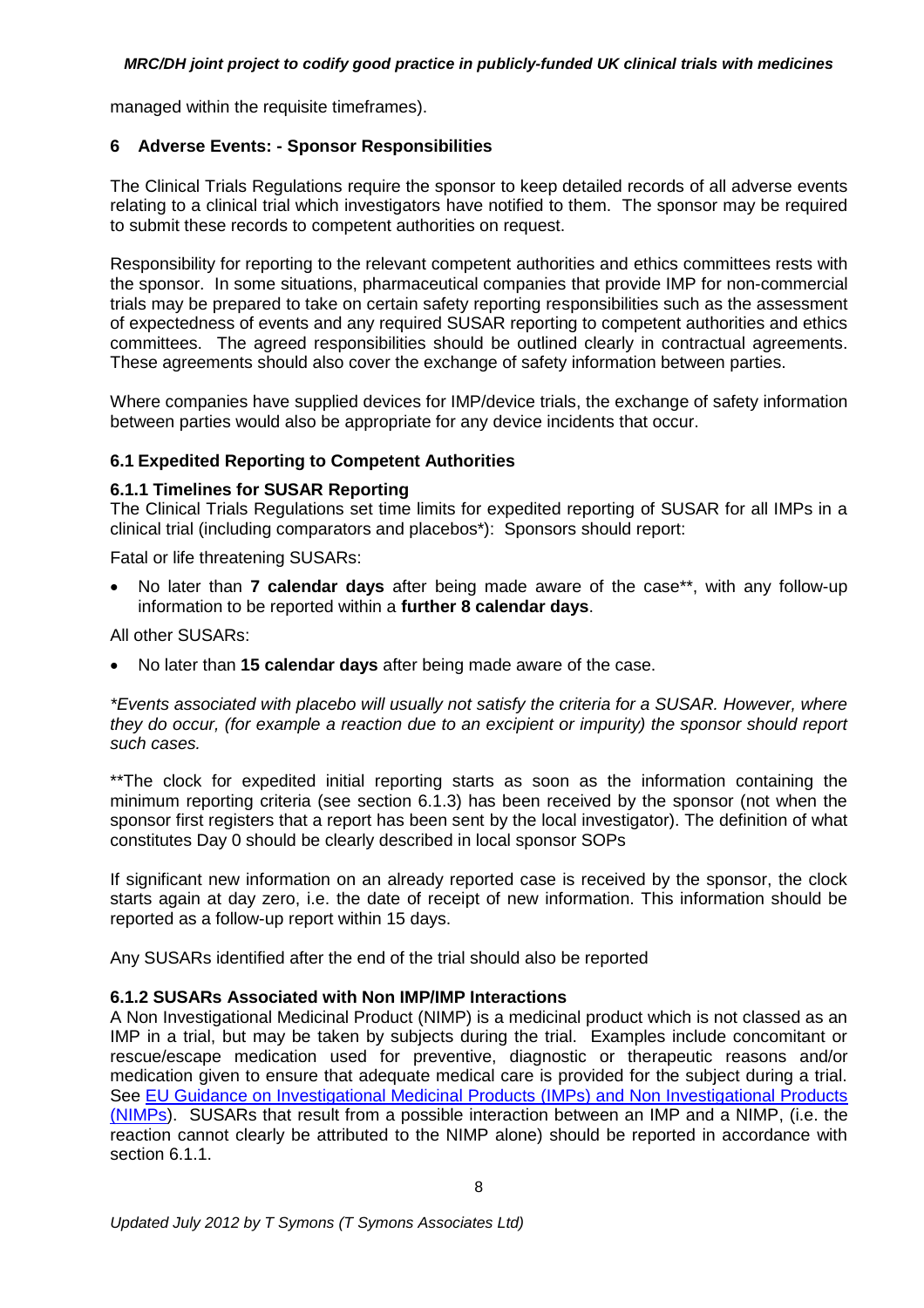#### **6.1.3 Minimum Reporting Requirements for SUSARs**

Information on the final description and evaluation of an adverse reaction report may not be available within the required time frames for reporting. For regulatory purposes, initial expedited reports should be submitted within the time limits (set out in section 6.1.1) when the following minimum criteria are met:

- A suspected investigational medicinal product;
- An identifiable subject (e.g. trial number);
- An adverse event assessed as serious and unexpected, and for which there is a reasonable suspected causal relationship;
- An identifiable reporting source;

And, when available and applicable:

- A EudraCT number (or, in the case of non-European community trials, the sponsor's trial protocol code number); and
- A unique case identification (i.e. sponsor's case identification number)
- Treatment assignment after unblinding and validation (or not) of the suspected causes.

The sponsor is responsible for ensuring that all relevant follow-up information is requested and submitted to competent authorities and ethics committees as appropriate. Detail on what would be considered relevant follow-up information can be found in Volume 10 EC Guidance Document: [Questions and Answers Specific to Adverse Reaction Reporting in Clinical Trials.](http://eudravigilance.ema.europa.eu/human/docs/Q&As%20Chapter%20II%20Volume%2010%20Version%201.0.pdf)

### **6.1.4 Format of a SUSAR Report:**

The International Conference on Harmonisation (ICH) standard for adverse reaction reporting is ICH E2B (M) (Clinical Safety Data Management: Data Elements for Transmission of Individual [Case Safety Reports\)](http://www.ema.europa.eu/docs/en_GB/document_library/Scientific_guideline/2009/09/WC500002750.pdf).

In the UK, SUSARs should be reported electronically to the MHRA using the MHRA's eSUSAR website. The eSUSAR website is the gateway into the EudraVigilance Clinical Trial Module (EVCTM). Before using the eSUSAR website for the first time, institutions will need to register with the MHRA. See [MHRA Safety Reporting page](http://www.mhra.gov.uk/Howweregulate/Medicines/Licensingofmedicines/Clinicaltrials/Safetyreporting-SUSARsandASRs/index.htm#l8) for registration form and details.

For multi-site EU trials, sponsors may choose to report (indirectly to all relevant Member States) by populating The [EudraVigilance Clinical Trial Module \(EVCTM\).](http://eudravigilance.ema.europa.eu/highres.htm) This method of reporting enables the sponsor to send a single report (rather than a report in each member state).

### **6.1.5 SUSARs from Trials Run in Third Countries (i.e. Countries outside the European Economic Area)**

In an international trial, reporting should follow the requirements of the countries in which the trial is taking place. For trials with sites within the EU, the sponsor must ensure that all SUSARs occurring in third countries are reported to the competent authorities of the EU countries in which the trial is taking place. For non-commercial sponsors, this may be achieved using the MHRA eSUSAR website (as described in section 6.1.4). If a sponsor is conducting a trial outside the EU (and has no other trial in the EU with the same active substance), there is no requirement to ensure reporting into the EudraVigilance Clinical Trial Module (EVCTM).

The procedures for notifying events to the sponsor, and of reporting relevant events onwards to competent authorities and ethics committees should be included in any agreements between international groups performing the trial.

### **6.1.6 Other Safety Issues Requiring Expedited Reporting**

Safety issues, which might materially alter the current benefit-risk assessment of the trial but which do not meet the definition of a SUSARs, may occur during a trial.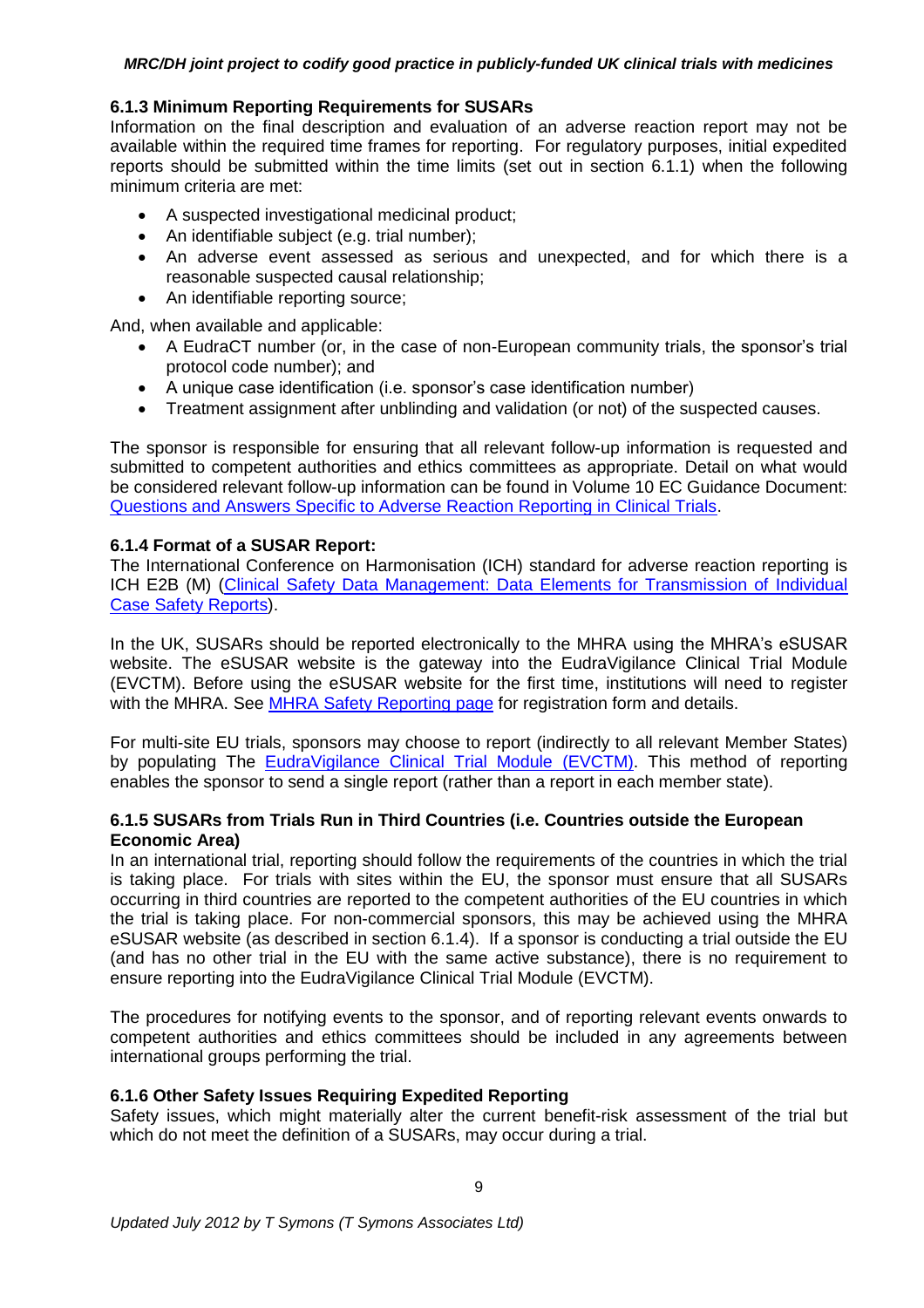Examples include new events related to the conduct of the trial or the development of the IMPs and likely to affect the safety of the subjects, such as:

- A serious adverse event which could be associated with the trial procedures and which could modify the conduct of the trial;
- A significant hazard to the patient population, such as lack of efficacy of an IMP used for the treatment of a life-threatening disease;
- A major safety finding from a newly completed animal study (such as carcinogenicity);
- A temporary halt of a trial for safety reasons and conducted with the same IMP in another country by the same sponsor;
- Recommendations of the Data Monitoring Committee (DMC), if any, where relevant for the safety of the subject.

These events/observations are not to be reported as SUSARs, but they might require other action, such as urgent safety measures, substantial amendments or early termination. Where such actions are not taken, [Commission guidance \(CT-3 2011\)](http://ec.europa.eu/health/files/eudralex/vol-10/2011_c172_01/2011_c172_01_en.pdf) recommends that the sponsor informs the competent authorities and ethics committees.

# **6.2 Expedited Reporting to Ethics Committees**

SUSARs and other safety issues are reported to the ethics committees which approved the trial in the same timeframes as the reports to competent authorities (section 6.1.1). However, the UK ethics committee is only required to receive expedited reports of SUSARs occurring in the UK, in the trial.

All safety reports to the UK ethics committee should be accompanied by the covering form provided on the NRES website. The form should be signed by the person submitting the report and submitted on paper. All enclosures should be listed and referenced on the form. Reporting requirements are detailed on the [NRES Safety Reporting pages.](http://www.nres.nhs.uk/applications/after-ethical-review/safetyreports/safety-reports-for-ctimps/submitting-safety-reports-to-the-rec/)

### **6.3 Annual Safety Reports**

An annual report for each trial must be submitted by the sponsor to the competent authorities and the ethics committees of the concerned Member States, taking into account all new available safety information received during the reporting period. It should be in the format of a **Developmental Safety Update Report (DSUR)**. The required format is detailed in the **ICH** [guideline E2F Note for guidance on development safety update reports.](http://www.ema.europa.eu/docs/en_GB/document_library/Scientific_guideline/2010/09/WC500097061.pdf) The main points are summarised below:

### **6.3.1 Content and Format of a DSUR**

The aim of the annual safety report is to describe concisely all new safety information **relevant to the IMP** providing information on comparators where required (separate DSURs for comparators and placebos not required). The DSUR should contain:

- Safety information obtained by the sponsor during the reporting period
- Analyses of any new information based on the previous knowledge of the IMP
- Changes to the safety profile of the IMP and any change in the benefit-risk ratio

To achieve these objectives, it is important to use the format provided in [ICH guideline E2F](http://www.ema.europa.eu/docs/en_GB/document_library/Scientific_guideline/2010/09/WC500097061.pdf) which includes data presented in line listings and summary tabulations:

- Interval line listings of SARs for the reporting period
- Cumulative summary tabulations of SAEs since the DIBD (DIBD defined in Section 6.3.2)
- Subject exposure to the IMP (number of subjects treated in the reporting period)

The [ICH guideline E2F](http://www.ema.europa.eu/docs/en_GB/document_library/Scientific_guideline/2010/09/WC500097061.pdf) requires the sponsor to produce one DSUR per IMP (covering all trials undertaken by the sponsor with that IMP). Therefore, when an unlicensed IMP is being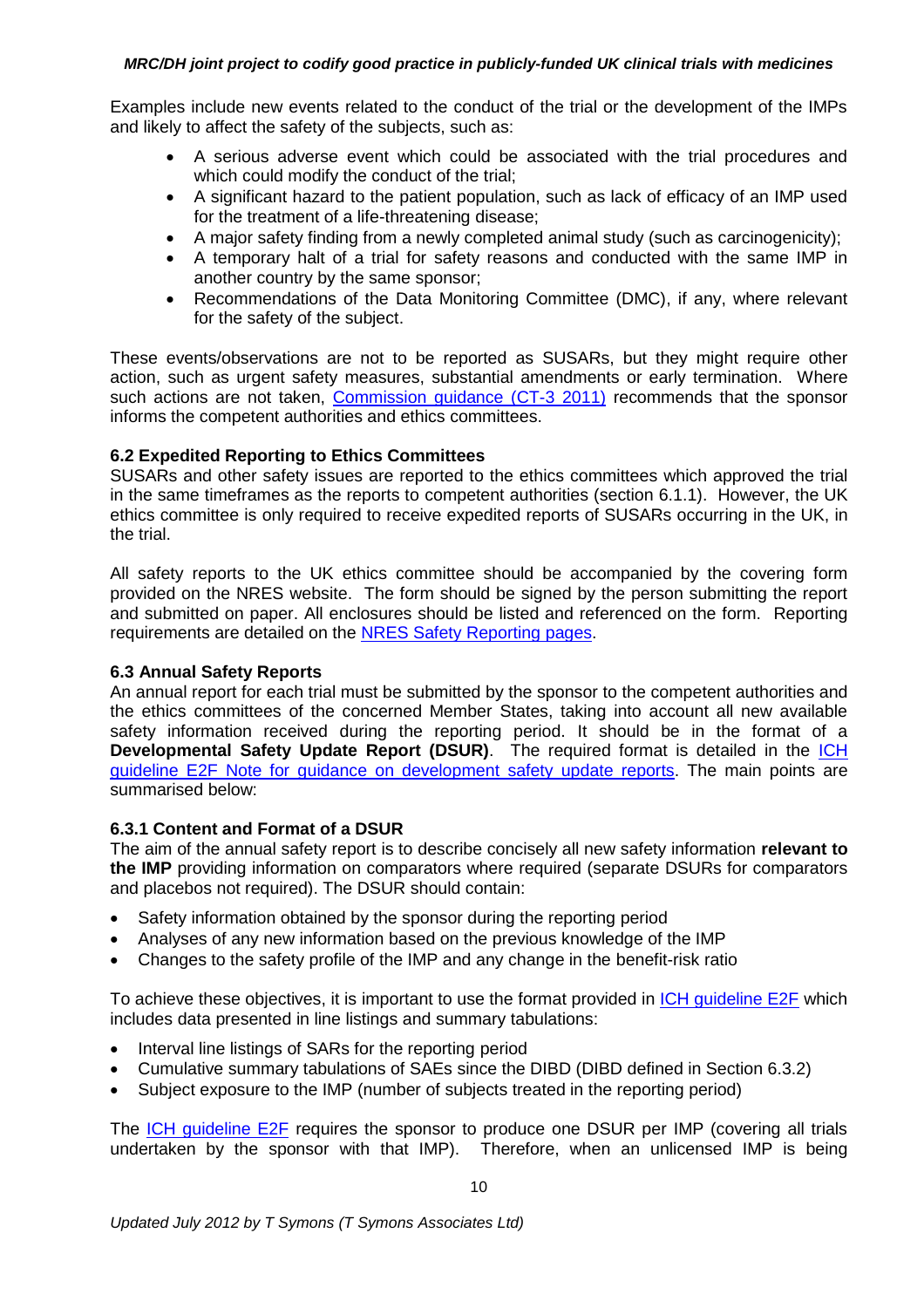developed by a non-commercial sponsor, (for example a biomedical unit) one DSUR should be submitted covering the IMP and safety data from all trials being conducted within the reporting period.

For UK trials however, where the sponsor is not the Marketing Authorisation Holder, the MHRA recognize that it may be more appropriate to submit trial specific DSURs. In this instance, the sponsor should submit a covering letter with any justification for the approach taken with a specific point of contact for any queries.

The completion of a DSUR may be shared, for example between the chief investigator and sponsor and in this case, it is important to ensure that responsibilities are defined in any relevant SOP. Generally, the chief investigator completes the majority of sections in the DSUR report however; the sponsor's input is required in areas such as:

- Inclusion of any unblinded SUSAR/SARs for submission to competent authorities and ethics committees with a blinded version for the CI to file;
- Where a trial specific DSUR is completed, a list of all trials with the IMP sponsored by that organisation.

When completing a DSUR, a non-commercial sponsor who is not the Marketing Authorisation Holder for the IMP, may not have access to information relevant for the completion of some parts of the report (such manufacturing issues, non-clinical data, and marketing status). This should be made clear in the DSUR.

Where trial specific DSURs are completed, it would be good practice to ensure that all other investigators working with that IMP within the sponsor's organisation, are provided with appropriate information (e.g. The DSUR Executive Summary). General communication between investigators working with the same IMP can help advance understanding of the use and safety profile of that IMP. Any relevant safety information should also be provided to the Marketing Authorisation Holder, where applicable.

#### **6.3.2 Timelines for Reporting DSURs and the Data Lock Point**

For IMPs without a marketing authorisation, (unlicensed), the **Development International Birth Date (DIBD)** is the date of the first authorisation by the sponsor of a clinical trial in any country (worldwide) for the investigational product.

For IMPs with a marketing authorisation (licensed), the DIBD is the **(International Birth Date (IBD)** which is the date when the product was first given a marketing authorisation in any country worldwide.

For non-commercial trials in the UK, where the sponsor is not the Marketing Authorisation Holder, the formal IBD may not be known and it is usually acceptable for the DIBD to be defined as the date of MHRA approval or, for trials submitted through the clinical trial notification scheme, the date of the confirmation of receipt of the CTA by the MHRA.

The DIBD must be indicated within the DSUR or in the covering letter.

The **Data Lock Point (DLP)** of the DSUR is the last day of the one-year reporting period. The DSUR should be submitted to all concerned competent authorities and ethics committees, no later than 60 calendar days after the data lock point.

If a trial has not started by the DSUR reporting date then only a covering letter stating this, is required. A DSUR must be submitted during every 12 month reporting period until the End of Trial. If a clinical trial is completed within a time period shorter than 1 year, (for example a Phase I trial) a DSUR does not have to be produced.

11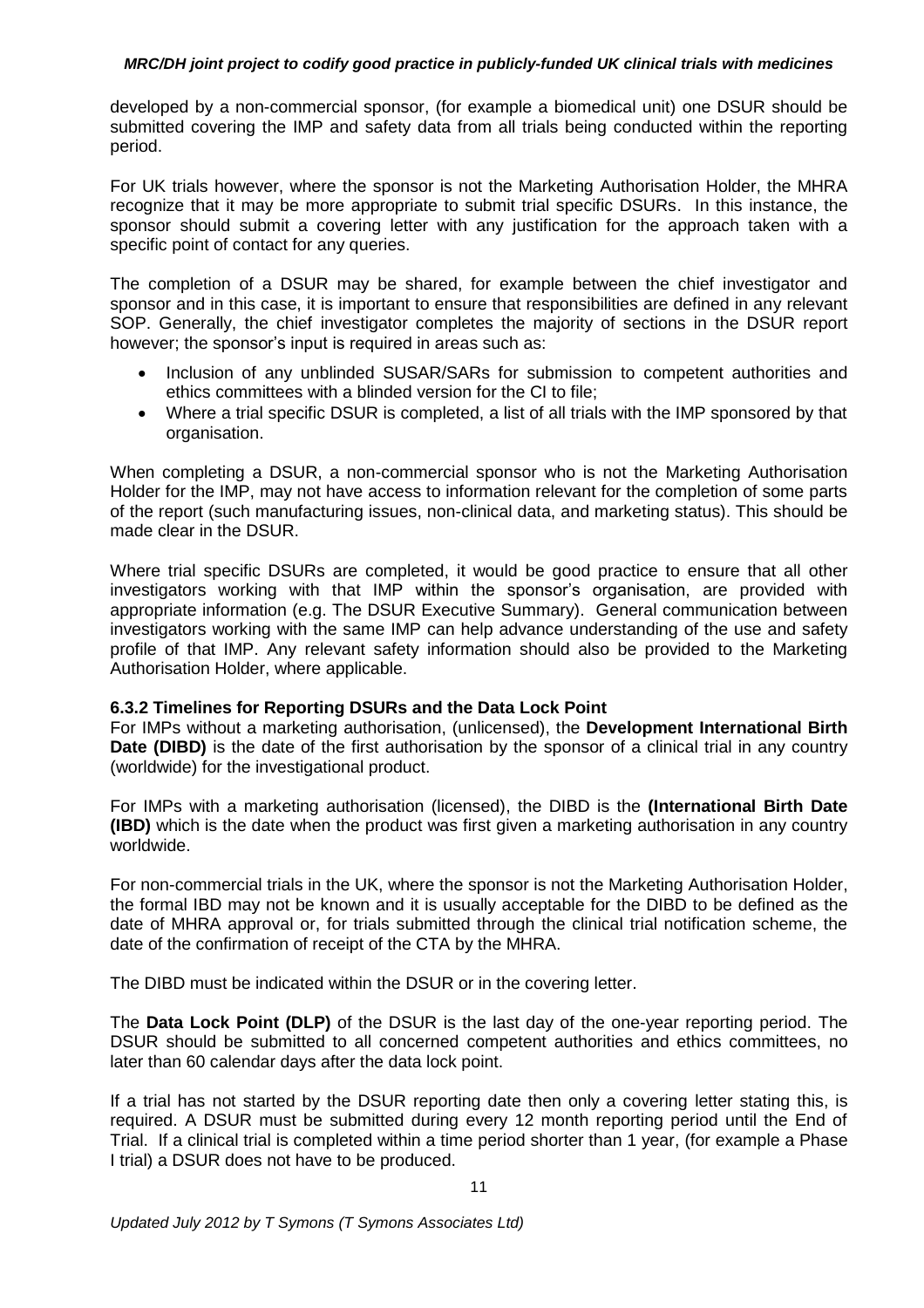# **6.3.3 DSURs for Combination Therapies**

In general, a single DSUR should be prepared for clinical trials involving a fixed combination product (i.e., a product consisting of at least two active ingredients in a fixed dose that is administered in a single dosage form). For trials involving multi-drug therapy, i.e., combinations of drugs that are not fixed, the sponsor can prepare either:

- (1) A DSUR for the multi-drug therapy, or
- (2) DSUR(s) for one or more of the individual components; in this case information on the multidrug therapy trials can be included in the DSURs of one or all of the components.

The following table provides examples of strategies for preparation of DSURs for multi-drug therapies

| Multi-drug therapy used in clinical trial(s)                                       | <b>DSUR</b>                                                                                                                                   |
|------------------------------------------------------------------------------------|-----------------------------------------------------------------------------------------------------------------------------------------------|
| Investigational drug $(A)$ + marketed<br>$drag(s)$ $(X, Y, Z)$                     | Either a single DSUR focusing on $(A+X+Y+Z)$<br>or<br>A single DSUR focusing on (A)<br>including data on the multi-drug therapy               |
| Two investigational drugs $(A) + (B)$                                              | Either a single DSUR focusing on $(A + B)$<br>or<br>separate DSURs (A) and (B),<br>Two<br>each<br>including<br>data on the multi-drug therapy |
| Two (or more) marketed drugs as an<br>investigational drug combination $(X, Y, Z)$ | A single DSUR focusing on the multi-drug<br>therapy $(X + Y + Z)$                                                                             |

# **6.3.4 Changes in the Reference Safety Information during the Reporting Period**

The Reference Safety Information (IB or SmPC) in place at the start of DSUR reporting period should be appended to the DSUR, and should serve as the Reference Safety Information throughout the reporting period. The DSUR should the include date and version number of the IB or SmPC. For SUSAR reporting, expectedness should be assessed in line with the current approved IB or SmPC. When the IB or SmPC has been revised during the DSUR reporting period, the sponsor should also submit the current version with the DSUR.

### **6.4 Informing Investigators of Safety Issues**

The Clinical Trials Regulations require the sponsor to ensure that local investigators responsible for the conduct of a trial are kept informed of any SUSARs that occur in relation to any IMP in that trial. If a significant new safety concern is identified, either upon receipt of an individual case report or upon review of aggregate data, then this information should be communicated immediately. In other cases information on SUSARs should be aggregated in a (blinded) line listing of SUSARs in periods warranted by the nature of the research project/clinical development project and the volume of SUSARs generated. This line listing should be accompanied by a concise summary of the evolving safety profile of the IMP. The protocol/SOPs should define this period.

# **6.5 Advanced Therapy Investigational Medicinal Products (ATIMPs)**

The safety reporting requirements for ATIMPs are governed by the same legislation as other clinical trials on investigational medicinal products. However, sponsors should also refer to section 8 of EC Detailed Guidelines on Good Clinical Practice Specific to Advanced Therapy [Medicinal Products,](http://ec.europa.eu/health/files/eudralex/vol-10/2009_11_03_guideline.pdf) which lists specific considerations.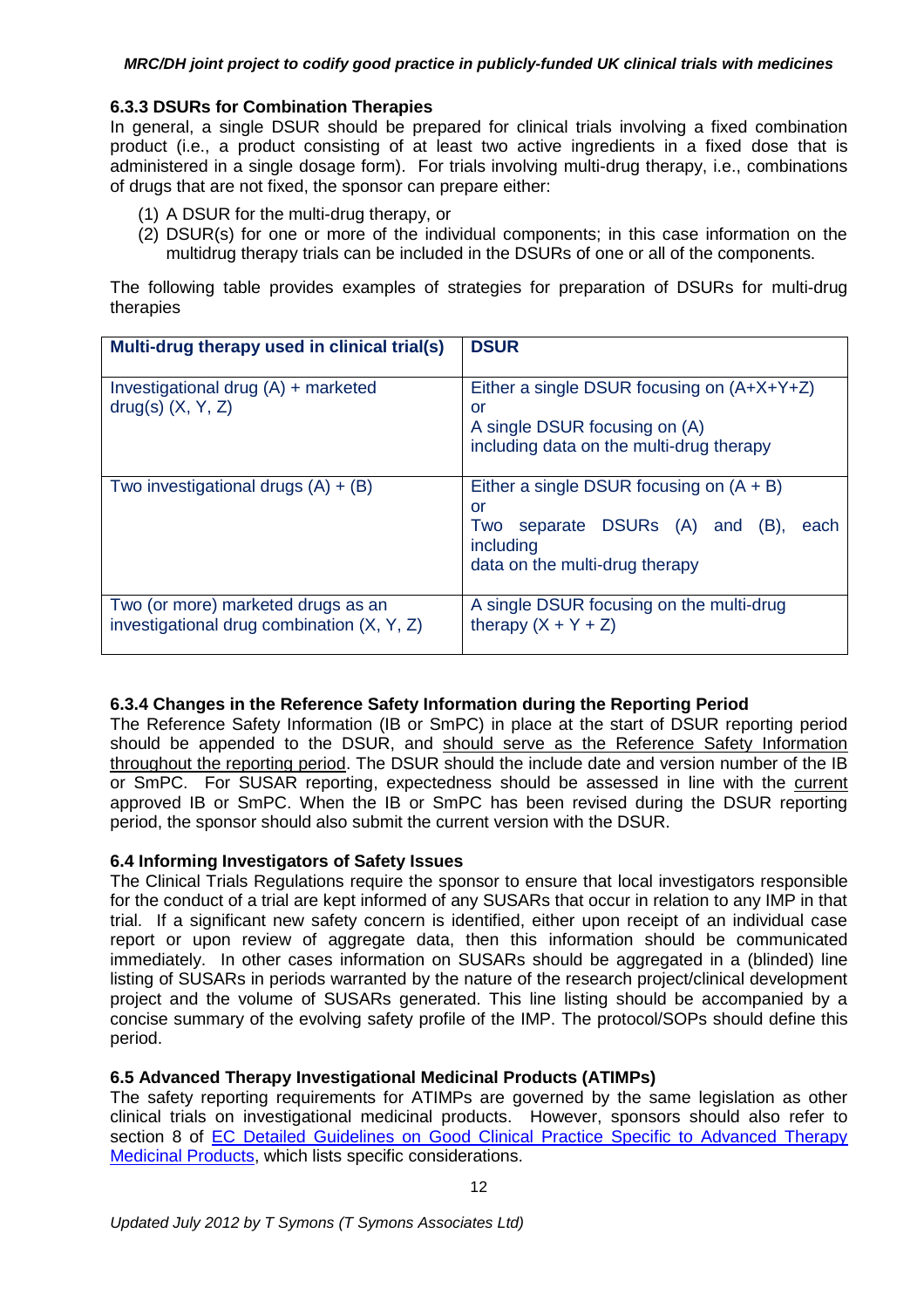# **7 Urgent Safety Measures**

The Clinical Trials Regulations allow the sponsor and investigator to take appropriate urgent safety measures to protect clinical trial subjects from any immediate hazard to their health and safety. The measures should be taken immediately. There is no requirement to wait for competent authority or ethics committee approval before implementing urgent safety measures. For UK trials, the MHRA advise the sponsor to phone the MHRA Clinical Trial Unit and discuss the event with a safety scientist prior to reporting if this is practicable. The sponsor must report the urgent safety measure in writing to competent authorities and ethics committees within 3 days\* of the action being taken. Details for reporting can be found on the **[MHRA web site.](http://www.mhra.gov.uk/Howweregulate/Medicines/Licensingofmedicines/Clinicaltrials/Safetyreporting-SUSARsandASRs/index.htm#l11)**

*Note: For pandemic research, the 3 day timeline does not apply but the urgent safety measure should be reported as soon as possible.*

# **8 Pregnancy Notification and Follow-Up (Foetal Exposure to an IMP)**

Pregnancies that occur while a subject is on a clinical trial should be notified to the sponsor as specified in the protocol. The local investigator must also ensure that any pregnancy is followedup until outcome. This follow-up ensures the detection of any congenital anomalies or birth defects that may occur when:

- Females participating in trials become pregnant; or
- The female partners of males participating in trials become pregnant.

Any events (including congenital anomalies/birth defects) that meet the definition of a SAE/R would need to be notified in accordance with the Clinical Trials Regulations (see section 1.2 SAE/R definition and section 4). In addition, if evidence exists to suggest foetal exposure to a particular IMP may cause a longer term safety issue, (for example, learning difficulties caused by exposure to methotrexate), then the follow up period should be defined appropriately and these timeframes and any follow-up requirements, made clear in the protocol.

A congenital anomaly would only need to be expedited to competent authorities and ethics committees if it met the definition of a SUSAR or if the requirement to report specific safety information is specified in the protocol (usually if it was known that the IMP posed a specific risk).

If it was suspected that a pregnancy occurred due to a drug interaction that reduced the efficacy of hormonal contraception (resulted in a healthy pregnancy and baby), this would be a drug interaction of note that should be considered in all future trials. Such information would also be relevant to report in the annual safety report (DSUR) for that trial/IMP.

### **9 Patient Safety Incidents**

Although not a requirement of the Clinical Trials Regulations, local investigators should ensure their host organisations are notified of patient safety incidents that occur on that trial according to the organisation's incident reporting policy. Any adverse event occurring in a trial therefore, which meets the definition of a clinical incident must be reported through this route as well as in accordance with the protocol and local research reporting requirements.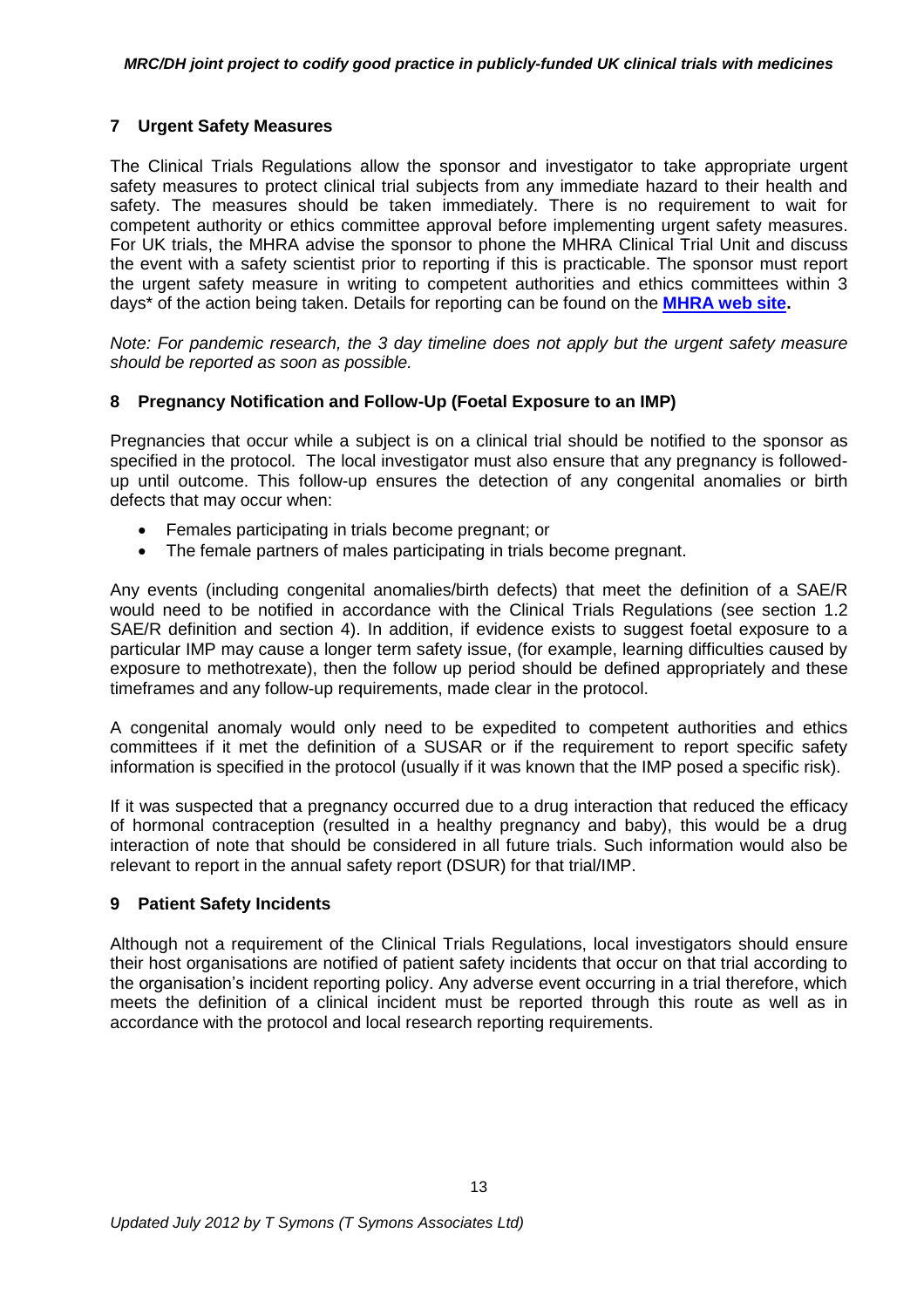# **10 Glossary of Terms**

| <b>Adverse Event</b>                                   |
|--------------------------------------------------------|
| <b>Adverse Reaction</b>                                |
| Advanced Therapy Investigational Medicinal Product     |
| Chief Investigator                                     |
| Case Report Form (including electronic CRFs)           |
| <b>Clinical Trial Authorisation</b>                    |
| <b>Common Toxicity Criteria for Adverse Events</b>     |
| Development International Birth Date                   |
| Data Lock Point                                        |
| <b>Data Monitoring Committee</b>                       |
| Developmental Safety Update Report                     |
| EudraVigilance Clinical Trial Module                   |
| Investigator's Brochure                                |
| <b>International Birth Date</b>                        |
| International Conference on Harmonisation              |
| <b>Independent Data Monitoring Committee</b>           |
| <b>Investigational Medicinal Product</b>               |
| Medicines and Healthcare products Regulatory Agency    |
| Non Investigational Medicinal Product                  |
| <b>National Research Ethics Service</b>                |
| Principal Investigator                                 |
| Pharmacovigilance                                      |
| <b>Research Ethics Committee</b>                       |
| Reference Safety Information                           |
| <b>Serious Adverse Reactions</b>                       |
| Serious Adverse Events                                 |
| Summary of Product Characteristics (also known as SPC) |
| <b>Standard Operating Procedures</b>                   |
| <b>Suspected Serious Adverse Events</b>                |
| <b>Suspected Unexpected Serious Adverse Reactions</b>  |
| <b>Trial Steering Committee</b>                        |
| <b>World Health Organisation</b>                       |
|                                                        |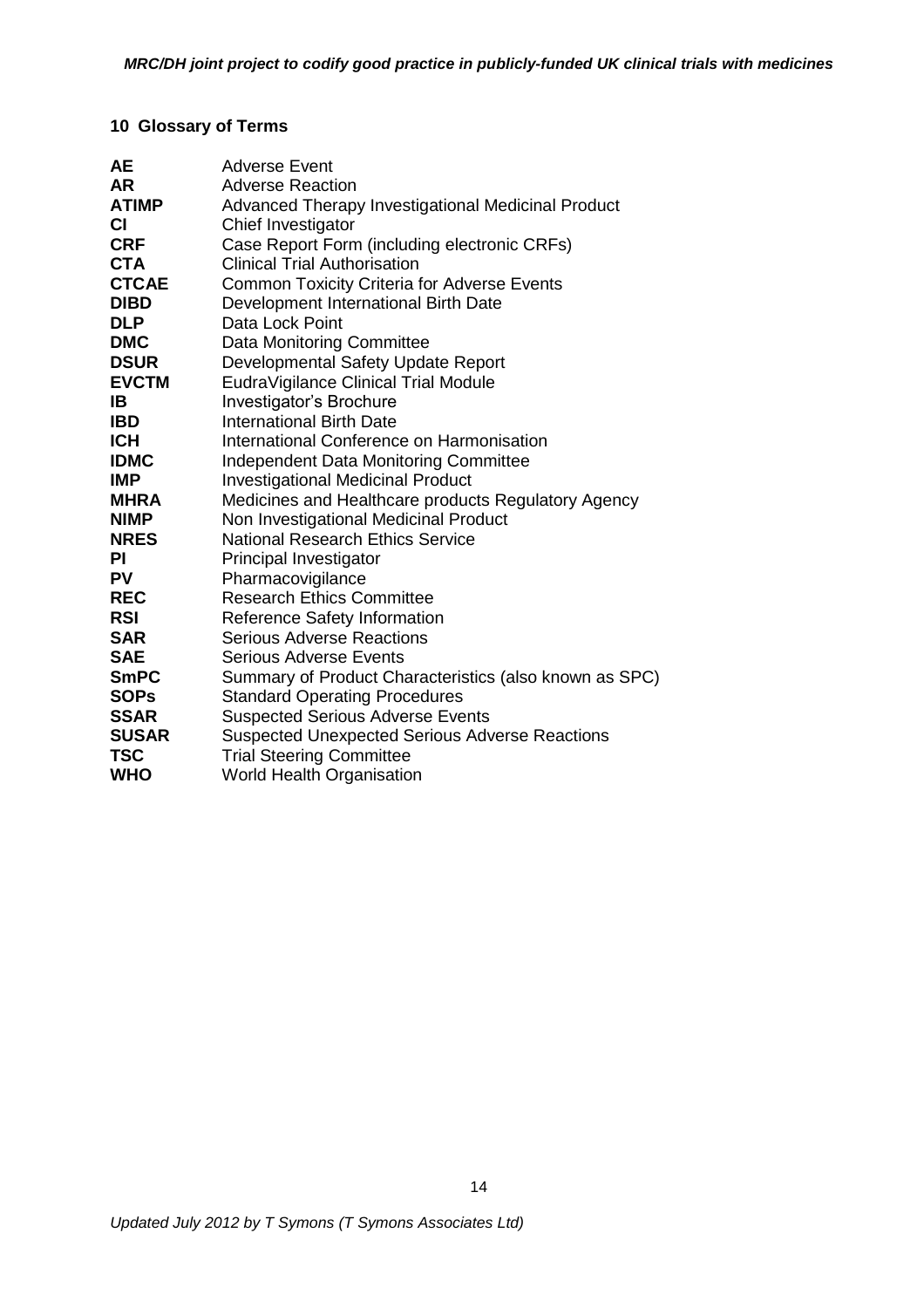#### **Appendix 1: Individuals and organisations involved in pharmacovigilance**

**Sponsor(s):** Defined in EC Directive 2001/20/EC as an 'individual, company, institution or organisation which takes responsibility for the initiation, management and/or financing of a clinical trial'. The Clinical Trials Regulations specify that it is possible for more than one legal person, either in terms of individuals or organisations, to take on the role of sponsor (Regulation 3). In this document, 'sponsor' is used to describe the individual organisation or group members named in the CTA as sponsor for pharmacovigilance or the person(s) to whom these responsibilities/functions have been delegated.

**Competent Authority:** Refers to the licensing authority in each member state where a clinical trial is being conducted, which in the UK, is the MHRA

**Chief investigator**: In relation to a clinical trial conducted at a single trial site, the Investigator for that site, or;

In relation to a clinical trial conducted at more than one trial site, the authorised health professional, whether or not he/she is an investigator at any particular site, who takes primary responsibility for the conduct of the trial.

**Principal investigator:** The authorised health professional responsible for the conduct of that trial at a trial site, and if the trial is conducted by a team of authorised health professionals at a trial site, the Principal Investigator is the leader responsible for that team.

**Trial site:** Hospital, health centre, surgery or other establishment or facility at or from which a clinical trial, or any part of such a trial, is conducted.

**Trials unit/centre:** Organisation responsible for running trials. Trials units typically have a coordinating office with expert staff responsible for communication and for data collection. They may be large units co-ordinating many trials, or they may be part of the office of the chief investigator co-ordinating a single site trial. A trials unit may have been delegated responsibility for pharmacovigilance. Alternatively, it may provide the systems that enable its parent organisation to be the sponsor. In this definition, a 'trials unit' does not mean simply a site where a trial takes place.

**Trial steering committee (TSC):** The role of the Trial Steering Committee (TSC) is to provide the overall supervision of the trial. Ideally, the TSC should include members who are independent of the investigators, their employing organisations, funders and sponsors. The TSC should monitor trial progress and conduct and advise on scientific credibility. The TSC will consider and act, as appropriate, upon the recommendations of the Data Monitoring Committee (DMC) or equivalent and ultimately carries the responsibility for deciding whether a trial needs to be stopped on grounds of safety or efficacy.

[See MRC Guidelines for GCP for Clinical Trials 1998 for terms of reference](http://www.mrc.ac.uk/Utilities/Documentrecord/index.htm?d=MRC002416) (Appendix 3)

#### **Data monitoring committee (DMC):**

A committee that is usually independent of the investigators, funders and sponsors of a trial. A DMC reviews the accruing trial data on a regular basis to assess whether there are any safety issues that investigators or participants should be aware of. The DMC is the only body that routinely has access to semi-blinded or unblinded data (competent authorities might request unblinded data and, in emergency situations, unblinding might occur for an individual subject). It is recommended that appropriate reporting channels (normally via the sponsor) be established for each trial; for example, the sponsor should ensure that the DMC receives any information that may be relevant to their assessments, such as urgent safety measures (see Section 8.0).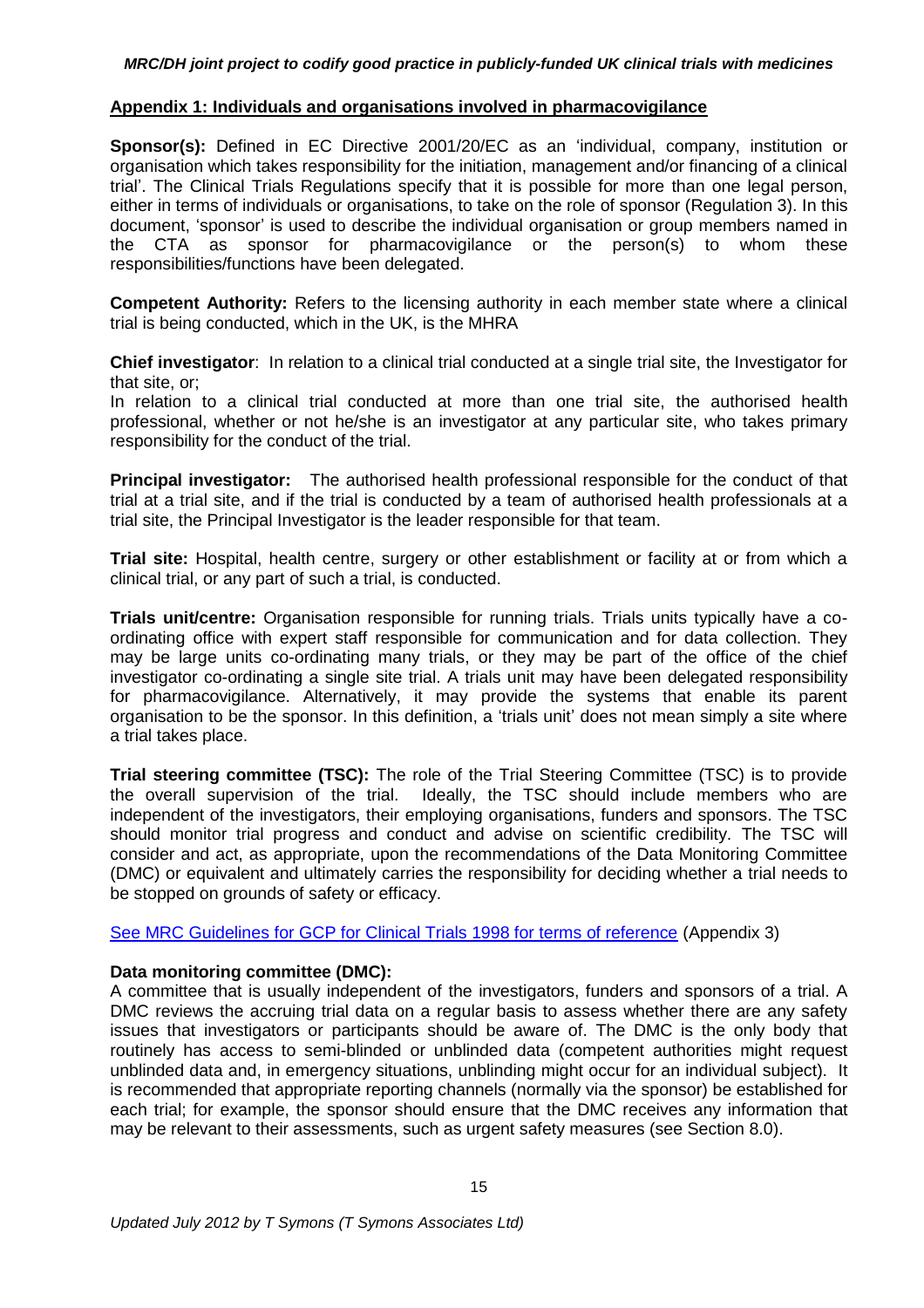The decision whether or not a DMC is required depends on the trial's design and the potential risks and benefits to participants associated with the trial. A number of different titles are used for DMCs, for example: Independent Data Monitoring Committee (IDMC), Data and Safety Monitoring Board (DSMB), Independent Safety Monitoring Committee (ISMC) and Data Monitoring and Ethics Committee (DMEC). The DAMOCLES project considered the role and function of DMCs.

The following publications may be of interest:

- DAMOCLES study group. A proposed charter for clinical trial Data Monitoring Committees: helping them to do their job well. *The Lancet* [365:711-722, 2005.](http://www.thelancet.com/journals/lancet/article/PIIS0140-6736(05)17965-3/abstract)
- AM Grant, DG Altman, A. B. Babiker, MK Campbell, FJ Clemens, JH Darbyshire, DR Elbourne, SK McLeer, MKB Parmar, SJ Pocock, DJ Spiegelhalter, MR Sydes, AE Walker, SA Wallace, and the DAMOCLES group. Issues in data monitoring and interim analysis of trials. *Health Technology Assessment monograph series* 9 (7), 2005.
- [EMA Guidelines On Data Monitoring Committees](http://www.emea.europa.eu/docs/en_GB/document_library/Scientific_guideline/2009/09/WC500003635.pdf)

**MHRA:** The Medicines and Healthcare products Regulatory Agency. It is the competent authority for the UK in relation to the EU Directive and the Clinical Trials Regulations. A Clinical Trial Authorisation (CTA) from the MHRA is required before a clinical trial of an investigational medicinal product (CTIMP) may begin. The MHRA has to be satisfied with the proposals for the sponsor's responsibilities, including pharmacovigilance. It has a legal duty to ensure that suspected unexpected serious adverse reactions (SUSARs) are recorded in the EudraVigilance database.

**EMA:** The European Medicines Agency does not authorise individual Clinical Trials, but maintains the EudraVigilance database. This database allows the competent authorities of all member states to share drug safety information.

**Research Ethics Committee (REC):** Under the Clinical Trials Regulations, it is against the law to start a trial, or even advertise recruitment, before a REC has given a favourable opinion. Regulation 15 outlines what the REC has to consider when forming its view. This includes the trial design, risks and benefits, the protocol and investigator's brochure, and the suitability of the research team and facilities for the trial. There is no specific requirement for the REC to consider pharmacovigilance arrangements, but the Clinical Trials Regulations do require that the REC is kept informed (within the same timelines as the MHRA) of all SUSARs that occur in a trial, and that the REC also receives a copy of the annual Safety Report.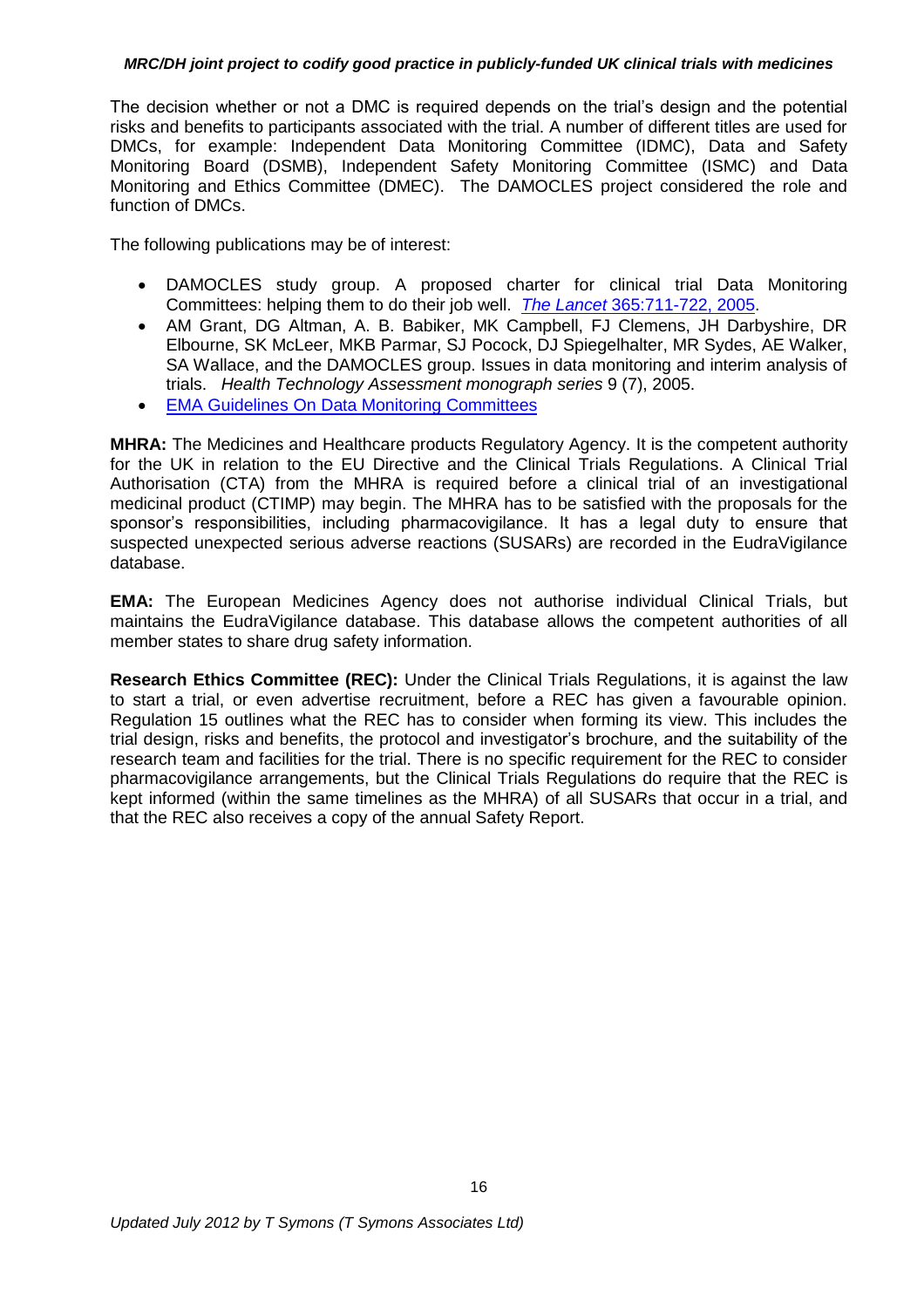#### **Appendix 2: Data recording and notification of non-serious adverse events**

There are several factors to consider when deciding what non-serious adverse events to record on trial Case Report Forms (CRFs).

Depending on the risk of the clinical trial, it may be entirely reasonable

- to record only serious adverse events; or
- to record only non-serious adverse reactions; or
- to record only those adverse events which have led to modification of trial treatment; or
- to record only the more severe non-serious adverse reactions.

This decision should follow an appropriate risk analysis and should be agreed by the sponsor. The trial protocol should state the reasons for the decision.

**Trials in which all non-serious adverse events are collected:** In the following trial scenarios it is usually necessary to collect information on all non-serious adverse events:

- Trials of a new drug (new molecular entity) where the safety profile of the drug is not yet established.
- Trials of a licensed drug being used in novel combinations or in a way that is very different from the licensed indication.

**Trials where non-serious adverse reactions of a particular clinical severity are collected:**  A clinical trial may only be undertaken if the foreseeable risks and inconveniences have been weighed against the anticipated benefit for the individual trial subject. Some drugs are expected to cause adverse reactions in a high proportion of subjects (e.g. with cytotoxic chemotherapy.) The risk/benefit evaluation in the trial would be the balance of:

- the potential efficacy (often the impact on survival); and
- the risk of adverse reactions of a certain clinical severity for the trial population as a whole, as well as for the individual subject.

In certain circumstances, it may be justifiable to restrict the collection of data on non-serious adverse reactions. The protocol might require that Case Report Forms record only adverse reactions or laboratory test abnormalities of a certain severity (for example, WHO grade 3 or 4 haematological toxicity). Less severe reactions may only be noted in the subject's medical records.

**Trials where non-serious adverse reactions are not collected:** The risk/benefit profile of the medicines under study may be very well established. The medicines may have been licensed in the UK, and may have been in clinical use here for many years. If so, it may be unnecessary to record data on every expected non-serious adverse event or reaction on trial Case Report Form.

This might be appropriate in a trial comparing different treatment strategies based on licensed drugs used within their licensed indication. For example, there have been several trials conducted in primary care, comparing different approaches to antibiotic prescribing (immediate vs. deferred or none) on the duration of symptoms in subjects with respiratory tract infections. In such trials, non-serious adverse reactions could be noted in subjects' medical records, and appropriate clinical action taken. However, it may be justifiable not to record non-serious adverse reactions on Case Report Forms in such circumstances. The protocol should document how the approach is compatible with the safety and aims of the trial. This approach needs justification case by case. It cannot be assumed there is never any need to record non-serious adverse events in trials with licensed products. In addition, it is recommended that an appropriate level of monitoring/auditing should take place in these cases, to ensure that the procedures specified in the protocol are being adhered to.